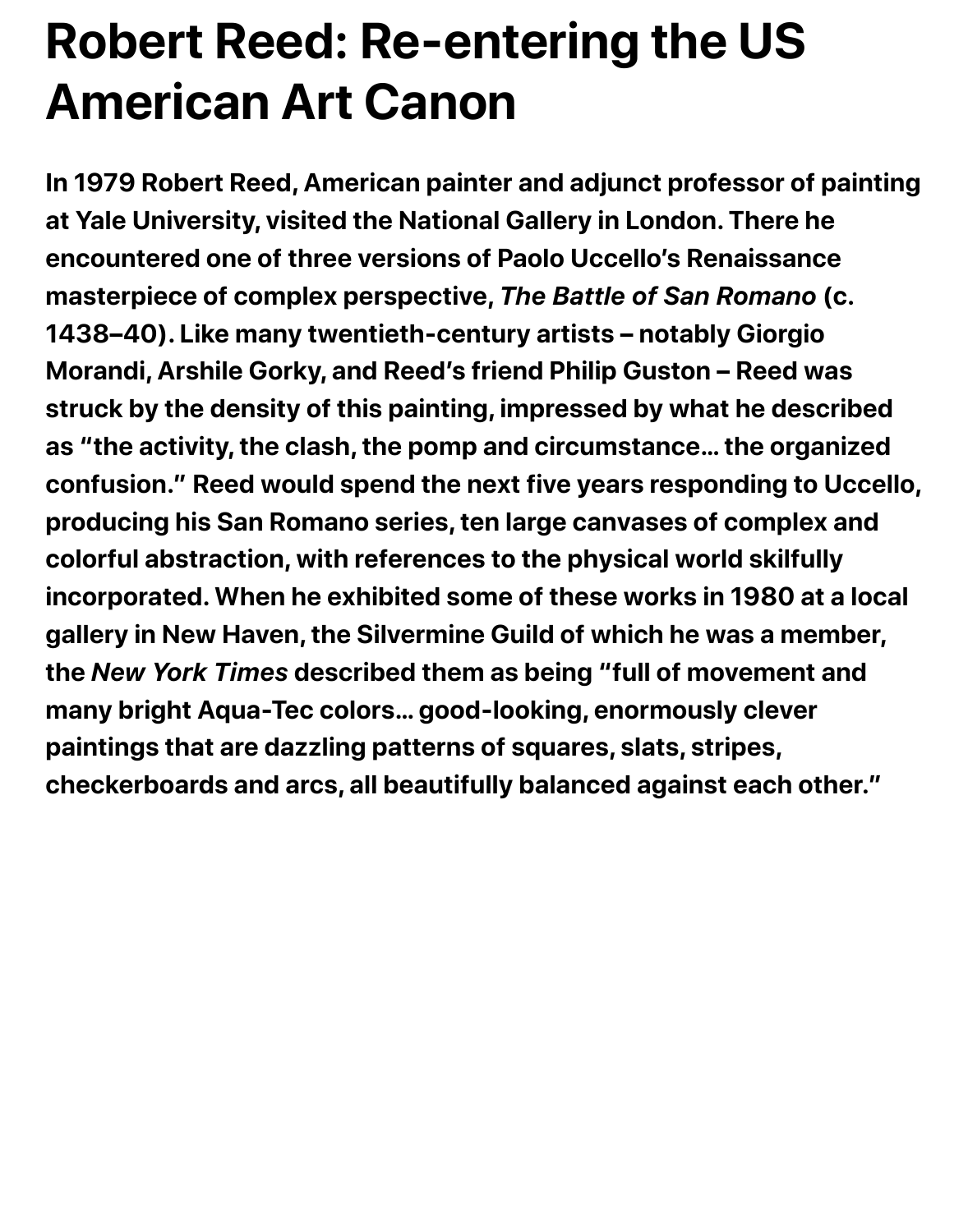

Installation View: Robert Reed: San Romano Series, Pilar Corrias, London. 12 April - 18 May Courtesy of the Robert Reed Estate and Pilar Corrias, London. Photo: Damian Griffiths.

Looking at these very accomplished large-scale works today, on show first time outside the US at London's Pilar Corrias, one is immediately impressed by how contemporary they seem, while harking back to tha emblematic US American era of abstraction and post-painterly abstraction. They are monumental in scale, reflecting in abstraction the lances, shio spears, banners, and flags of the original Uccello. By and large surface smooth with hard-edged areas where remnants of masking tape show these are interspersed with more physical brushwork, expressive and invoking the rich purples of an earlier series entitled *Plum Nellie*.

Why is it, then, that despite the Whitney acquiring one of Reed's Plum works in 1973 (a particularly successful year in which he had three sol exhibitions), despite regular (if small) group and solo exhibitions through his career, despite being a student of and consequently an exemplary proponent of Josef Albers' color theories, despite being an influential t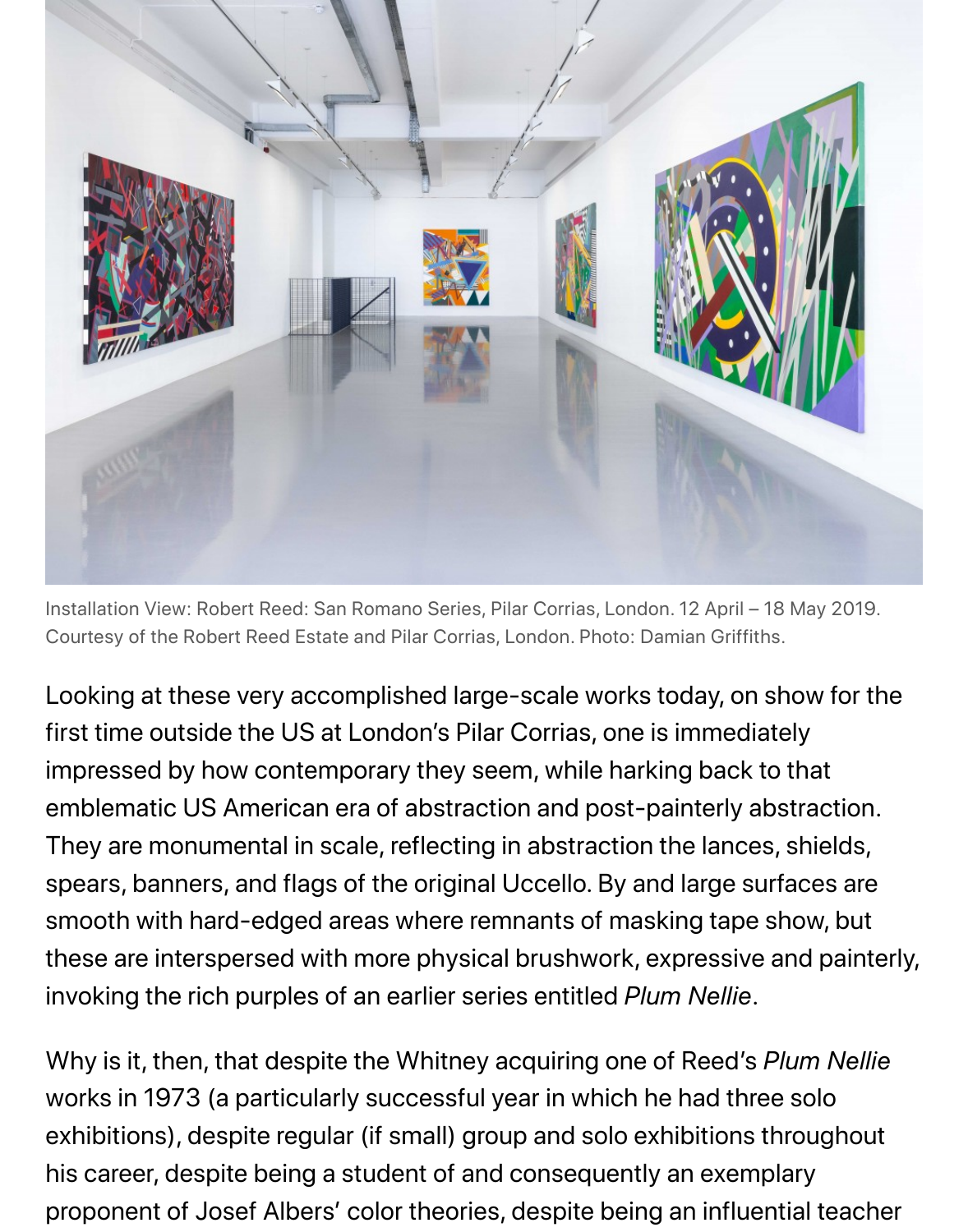studio was filled with heaps of canvases, drawings, prints, and lithographs, many of which deserved to be in an institutional context. Why has his no not entered the canon of US abstraction?



Installation View: Robert Reed: San Romano Series, Pilar Corrias, London. 12 April - 18 May Courtesy of the Robert Reed Estate and Pilar Corrias, London. Photo: Damian Griffiths.

Reed was born in 1938 in Charlottesville, Virginia, and eventually grad with an MFA from Yale. And although this sentence may appear to des seamless journey, it must have been a challenging one for an African A person who went from segregated schooling in the South to the seemi integrated but still restricted context  $-$  socially and racially  $-$  of the Eas Although the little that has been written about Reed does not mention specific racial incidents, he is framed as an artist "forgotten" by history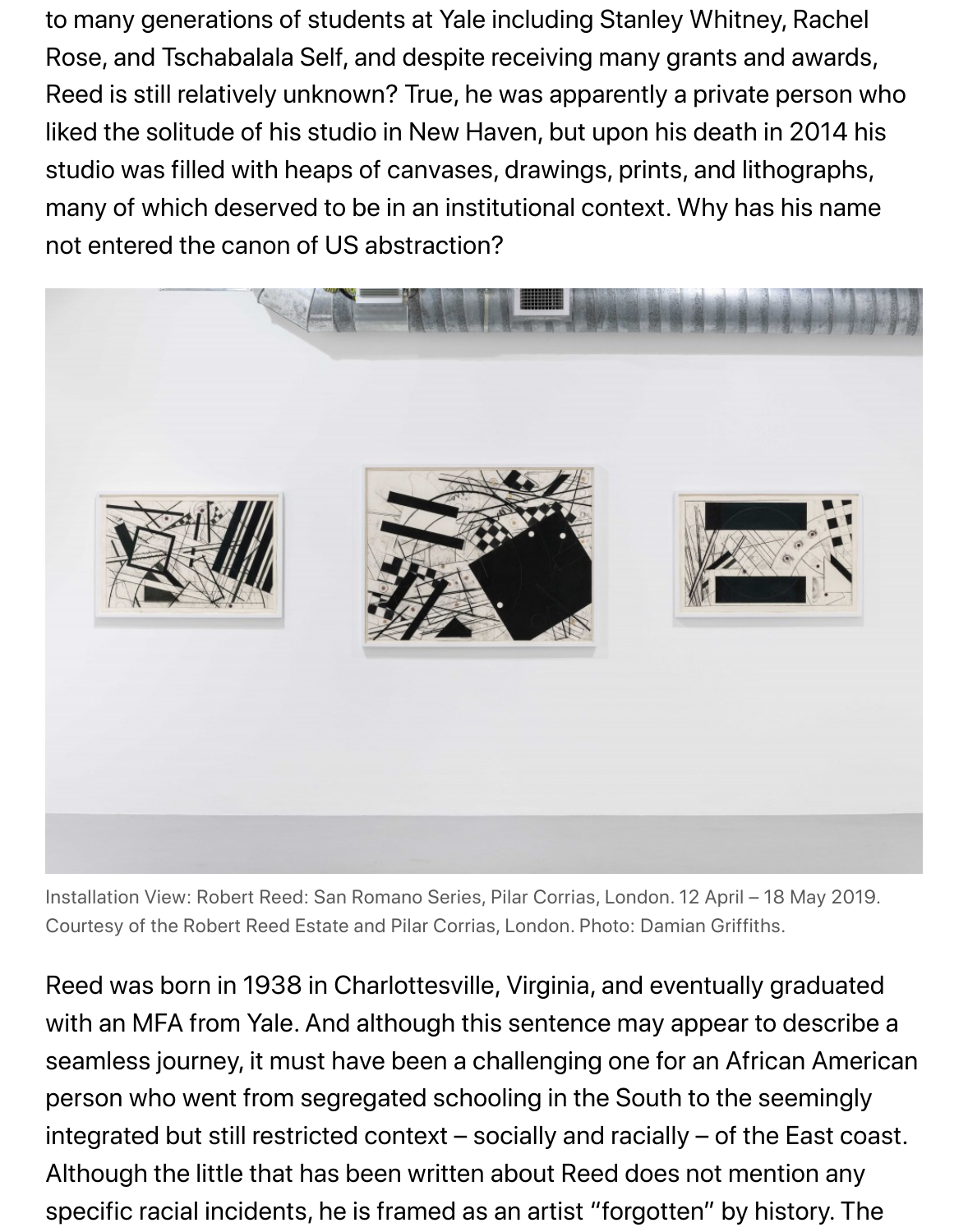expectations – still rife today – that Black artists represent their experi racialized world. Staff notes from the 1973 Whitney show reportedly said racial text. "struggled to find terms to describe his practise." This, after Clement Greenberg's writings on abstraction and then on post-painterly abstra were widely feted in the US art world.



Installation View: Robert Reed: San Romano Series, Pilar Corrias, London. 12 April - 18 May Courtesy of the Robert Reed Estate and Pilar Corrias, London. Photo: Damian Griffiths.

Reed's works were never completely non-objective though, they alway retained their referentiality: they started in the real world with colors ar memories of a childhood in Virginia, employing titles that made coded references to autobiographical notes, reproducing patterns from his c toys and chessboards, using color combinations of significant schools